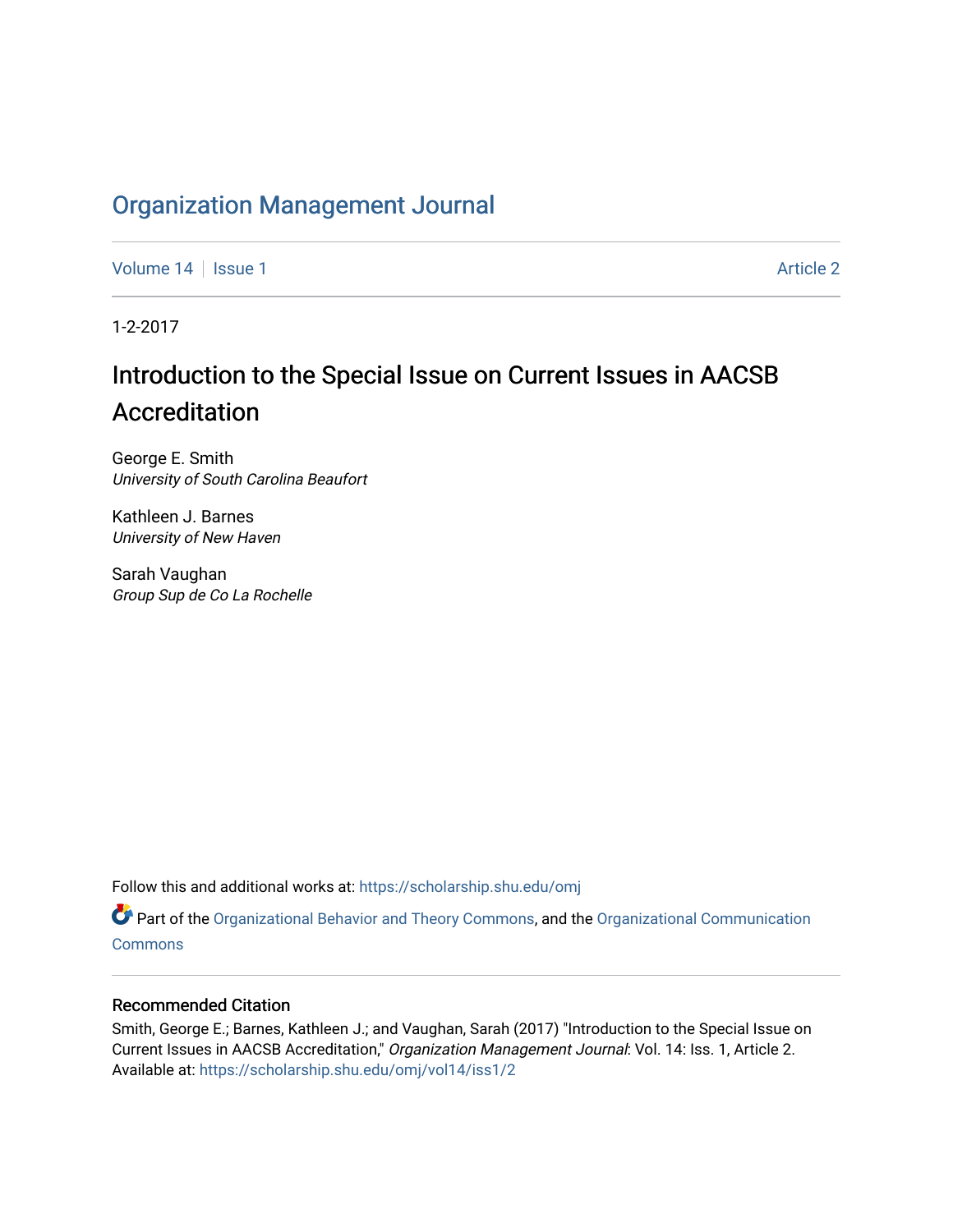#### INTRODUCTION

## Introduction to the Special Issue on Current Issues in AACSB Accreditation

George E. Smith<sup>a</sup>, Kathleen J. Barnes<sup>b</sup>, and Sarah Vaug[ha](#page-1-0)n<sup>[c](#page-1-1)</sup>

<span id="page-1-1"></span><span id="page-1-0"></span>aUniversity of South Carolina Beaufort, Beaufort, South Carolina, USA; <sup>b</sup>Department of Business Management, University of New Haven, West <sup>a</sup> Haven, Connecticut, USA; 'Groupe Sup de Co La Rochelle, La Rochelle, Les Minimes, France

This special issue represents an opportunity for affirmative dialogue about the role of accreditation in management education in developing the next generation of leaders capable of managing the complex challenges faced by business schools and their stakeholders in the 21st century. This discussion is especially salient at a time when it has been observed that "Enrollment and tuition are up, yet the benefits of higher education are suspect" (Brink & Smith, [2012,](#page-5-0) p. 1). Given the tenor of the ongoing debates about the influence and relevance of business education in delivering a quality education, it seems that accreditation in general has merit as a tool in addressing the issues of quality, value, and relevance of management education.

To frame the articles in this issue, this introduction provides an overview of the evolution of business/management education, including information on enrollment and graduation trends, the intent of accreditation, and the history and evolution of the Association to Advance Collegiate Schools of Business International (AACSB International). The introduction concludes with a brief review of the subject matter explored by the authors' work included in this issue.

#### Trends in business/management education

Identifying and clearly demarcating the beginning of formal programs of study in business and management education is a difficult task. Early efforts at business education sought to develop what contemporary observers would likely deem to be rudimentary foundational skills in writing, reading, and mathematics, which today are often achieved through engagement in the completion of "general education" requirements at the baccalaureate level or via postsecondary education. Richard N. Rosett, former dean of the University of Chicago Graduate School of Business, for example, notes that these efforts were purely vocational, "concentrating on penmanship,

bookkeeping, rapid methods of making computations, and grammatical construction and composition of mercantile correspondence" (Rosett, undated).

Spender ([2016\)](#page-5-1), in an attempt to provide some historical context regarding the establishment of management education, notes several key historical dates including 1727 when the first university chairs in administrative science were appointed in Germany and 1750 when similar chair appointments were made in Sweden. Shortly after 1755 the Escola de Comércio was founded as the "first purpose-built" school of commerce with the primary goal of training public administrators to manage taxes and disbursements (Spender, [2016](#page-5-1)).

During the late 19th and early 20th centuries many of the foundational centers and contemporary exemplars of management and business education were established. Examples of some of the schools and institutions that emerged during this time period can be found in [Table 1.](#page-2-0)

Continuing to build upon this initial growth, Hawawini [\(2005\)](#page-5-2) noted that "since the mid-1990s, the demand for business education has surged worldwide" (p. 770). To illustrate this trend in the United States, [Table 2](#page-2-1) presents data from the 2015 Digest of Education Statistics (Snyder, De Brey, & Dillow, [2016](#page-5-3)) that report continuing growth with regard to the granting of bachelor's- and master's-level business degrees.

To add to this numerical summary, the Digest of Education Statistics notes the following comparisons with regard to the granting of business-related degrees versus other popular alternatives:

Of the 1,894,934 bachelor's degrees conferred in 2014–15, the greatest numbers of degrees were conferred in the fields of business (363,799), health professions and related programs (216,228), social sciences and history (166,944), psychology (117,557), biological and biomedical sciences (109,896), and education (91,623).

CONTACT Kathleen J. Barnes kathleenjbarnes@gmail.com Department of Business Management, University of New Haven, 300 Boston Post Rd., West Haven, CT 06516, USA.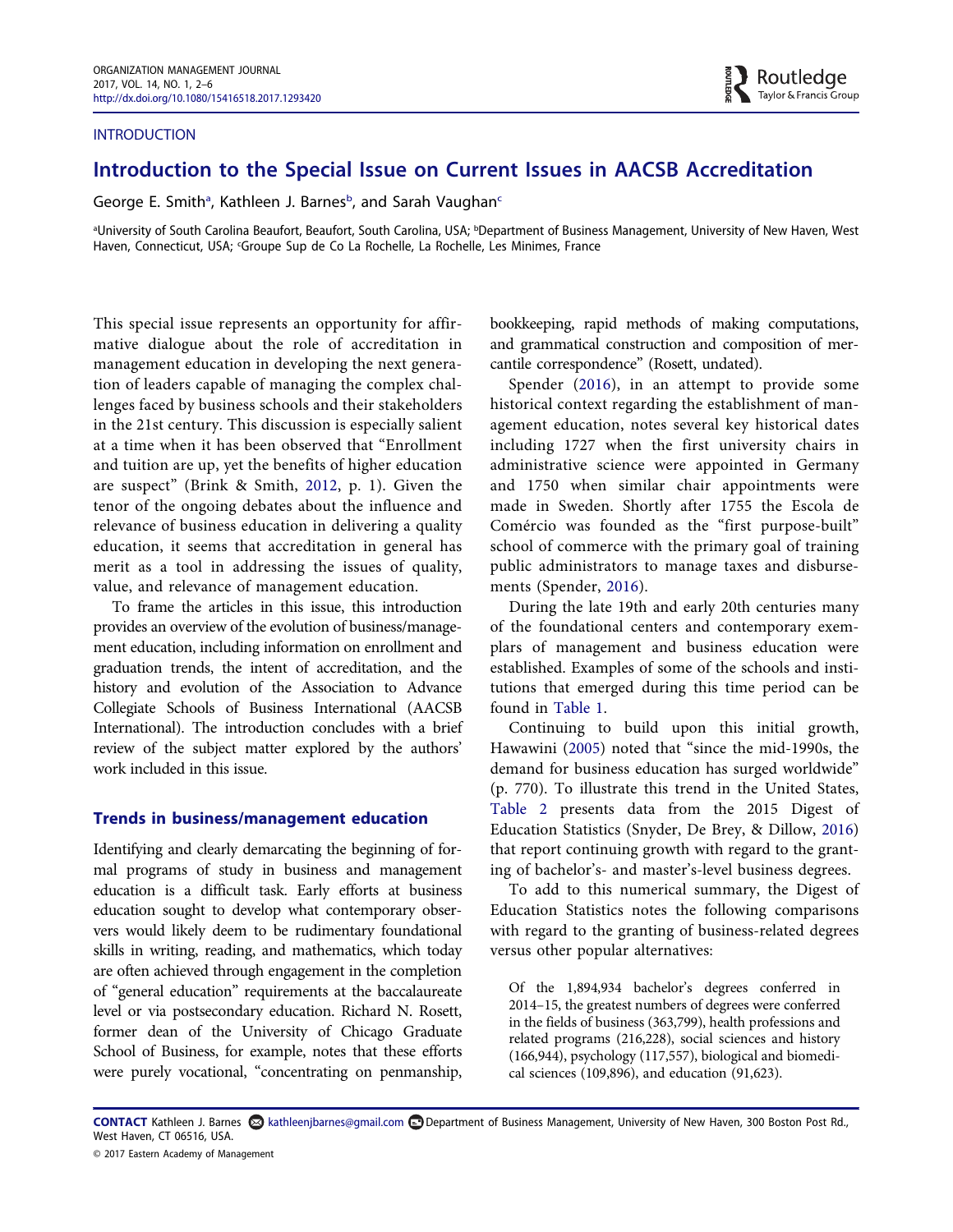<span id="page-2-0"></span>Table 1. Emergence of business and management education.

| Year | School/institution                                                  |  |
|------|---------------------------------------------------------------------|--|
|      | 1819 Founding of the École Supérieure de Commerce de Paris (ESCP    |  |
|      | Europe)                                                             |  |
|      | 1881 The Wharton School of the University of Pennsylvania           |  |
|      | 1898 The precursor to the Haas School of Business, the College of   |  |
|      | Commerce of the University of California                            |  |
|      | 1898 University of Chicago's Booth School of Business               |  |
|      | 1902 The Birmingham Business School of the University of Birmingham |  |
|      | 1906 The McGill School of Commerce                                  |  |
|      | 1906 The Warsaw School of Economics                                 |  |
|      | 1908 Northwestern University's School of Commerce; becomes the      |  |
|      | Kellogg School of Management                                        |  |
| 1908 | Harvard Business School                                             |  |
|      | 1909 The Stockholm School of Economics                              |  |

<span id="page-2-1"></span>Table 2. Bachelor's and master's degrees awarded in the United States.

| Year      | Bachelor's degrees | Master's degrees |
|-----------|--------------------|------------------|
| 1995-1996 | 226,623            | 93,554           |
| 2003-2004 | 307.146            | 139,347          |
| 2008-2009 | 348,056            | 168,404          |
| 2014-2015 | 363,799            | 185,222          |

At the master's degree level, the greatest numbers of degrees were conferred in the fields of business (185,222), education (146,561), and health professions and related programs (102,897). (p. 440)

A 2008 report from the Global Foundation for Management Education casts a more global perspective on this pattern of growth by observing:

All indicators point to continuing increases in the demand for management education. Driven by demographics, economic trends, business expectations, and initiatives that expand access to higher education, future demands will come not only from traditional college-age populations, but also from working professionals who need to retool and reinvigorate their careers. (p. 46)

Based on the information contained in these sources, it appears that we should anticipate that growth in the delivery of and demand for management and business education is poised to continue, especially in the context of the global marketplace. In light of this trend, Hawawini ([2005\)](#page-5-2) notes that "because of the relatively low cost of entry into the business education sector, many business programs not to mention entire business schools—have been established around the world" (p. 770). To this, the Global Foundation for Management Education ([2008\)](#page-5-4) adds, "Growth is, of course, a better scenario than decline or stagnation, but how do we maintain quality while continuing to grow?" (p. 46). Thus, we see that demand has created opportunity for growth and heightened concerns about program quality, relevance, and value.

#### Accreditation

With the rapid growth and increased interest in business education noted in the previous section, various stakeholders have expressed concern regarding the quality of emergent programs and degrees. One particular fear is the emergence of "degree mills" that "offer credentials based on little study or engagement in higher education activity" (Council for Higher Education Acccredication [CHEA]/ UNESCO, 2009, p. 1), noting that

Degree mills are the result of the expanding pressure on students to obtain higher education credentials, on employers to hire individuals with such credentials and on countries to expand the knowledge base of their workforce and to meet demands for creative and innovative responses to educational needs. (p. 1)

The emergence or potential emergence of degree mills parallels Hawawini's [\(2005\)](#page-5-2) observations, as business/ management education programs (and even schools) are viewed as "easy to start, difficult to eliminate" and are seen "accompanying the growth of access and participation in higher education worldwide" (CHEA/UNESCO, [2009](#page-5-5), p. 1). Put simply, these programs emerge as the result of education responding to demand and leveraging a perceived opportunity to capitalize on the economic side of the business of education. Therefore, the resultant concern should be about the quality of the offerings and about the avoidance of programs in which degree candidates pay tuition with an expectation of earning a degree in return for minimal to no effort (or occurrence of learning) on their part.

One potential mechanism to ensure that existent and emergent programs develop and deliver a quality product is through the use of accreditation programs. Brink and Smith [\(2012](#page-5-0)) note that accreditation "is one method of holding a program or institution accountable and demonstrating that the program/institution meets at least a minimum quality threshold" (p. 1). The Council for Higher Education Accreditation (CHEA) adds that "accreditation in higher education is a collegial process of self-review and peer review for improvement of academic quality and public accountability of institutions and programs" [\(2015,](#page-5-6) p. 2). To this backdrop, Zammuto [\(2008](#page-5-7)) adds, "Business school accreditation is a quality assurance scheme that certifies that accredited schools have the structures and processes in place necessary to meet their stated objectives and continually improve performance" (p. 260).

Thus, accrediting bodies can serve to provide a means of assuring stakeholders that both existing and emergent degrees and schools are established, developed, and maintained in agreement with prescribed processes and structures and uphold best practices in a particular field of knowledge, study, and/or practice.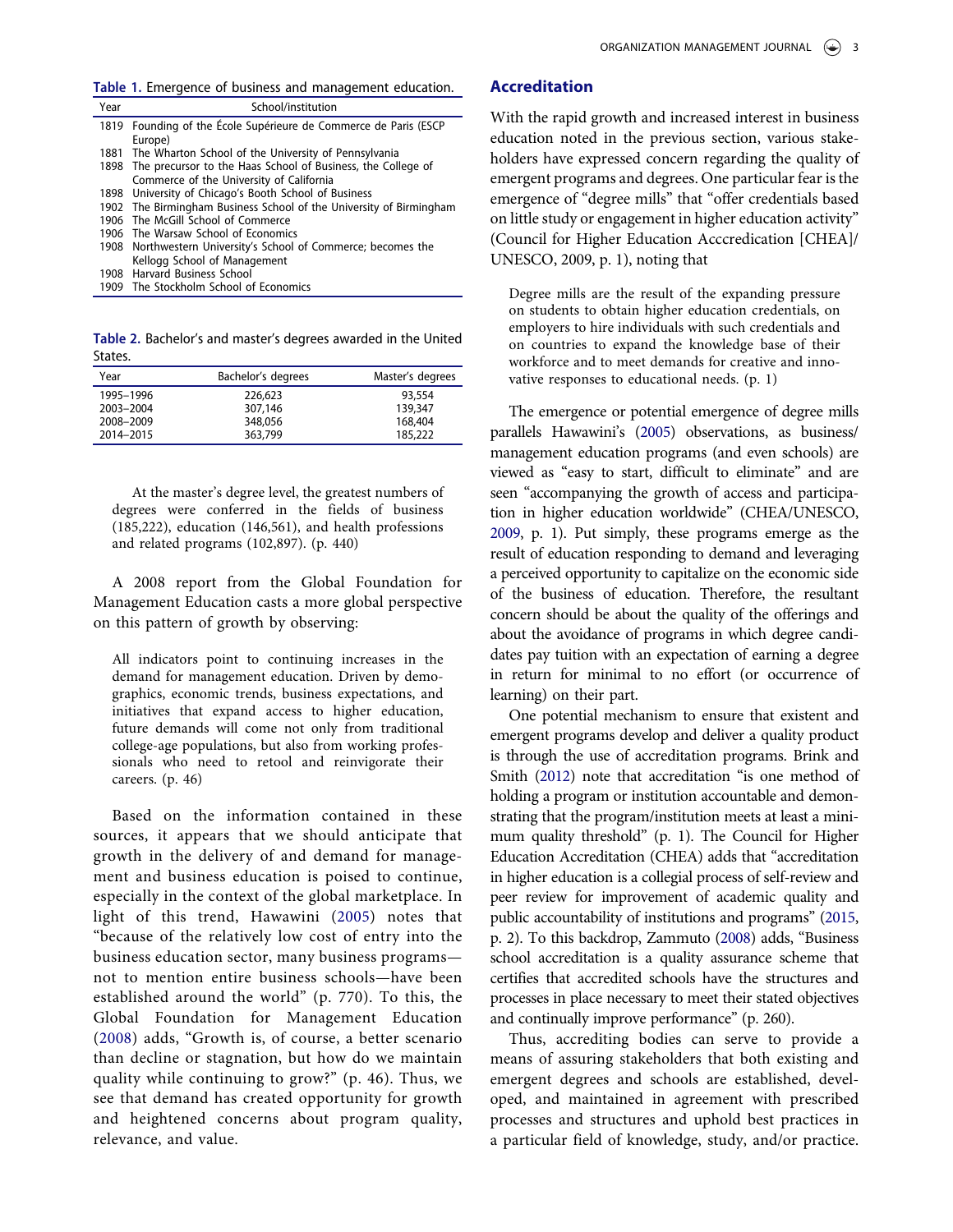To this end, business/management education has three primary accrediting bodies: the Association to Advance Collegiate Schools of Business International (AACSB International), the Association of Collegiate Business Schools and Programs (ACBSP), and the International Assembly for Collegiate Business Education (IACBE). It has been observed that while each of these entities accredits business programs they generally fill that role in different niches of the broader marketplace (see, e.g., Brink & Smith, [2012;](#page-5-0) Zammuto, [2008\)](#page-5-7). Additionally, these programs may supplement other regional or national accrediting bodies (e.g., in the United States there are various regional accrediting bodies such as the Middle States Commission on Higher Education [MSCHE] and Southern Association of Colleges and Schools [SACSCOC]).

#### The Association to Advance Collegiate Schools of Business International (AACSB International)

In 1916, AACSB International was founded as the Association of Collegiate Schools of Business (ACSB) and its constitution was adopted on June 17 of that same year. Founding members included Harvard University, University of Chicago, Northwestern University, Columbia University, Cornell University, Dartmouth College, New York University, Ohio State University, Tulane University, University of California at Berkley, University of Illinois, University of Nebraska, University of Pennsylvania, University of Pittsburgh, University of Texas, University of Wisconsin–Madison, and Yale University (AACSB International, undated). All of these original founding members continue their membership to this day.

A central foundational tenet of the AACSB International was to ensure the "improvement of collegiate education for business" (Flesher, [2007,](#page-5-8) p. 10) through the development of standards and the accreditation of business schools offering bachelor and graduate degrees. In 1919, the minimum accreditation standards for schools seeking membership were approved (AACSB International, undated). By 1925, ACSB changed its name to the American Association of Collegiate Schools of Business (AACSB) and developed new standards for admission to the association (AACSB International, undated).

At that same time, an outline for a set of subjects expected to be covered in business programs emerged. The prescribed subjects included accounting, statistics, business law, finance, and marketing (Flesher, [2007\)](#page-5-8). AACSB later expanded the list to include economics and production or industrial management in 1949 and introduced several additional subjects over the next 30 years (i.e., international, behavioral management, ethics, management information systems, computer science). For many years, the subjects just listed served to guide the curricula of both undergraduate and graduate business programs. In 1991, AACSB developed a set of curriculum standards for master's in business administration (MBA) programs (Herrington, [2010\)](#page-5-9). Standards for accounting programs were approved in 1980 (AACSB International, undated).

Today AACSB International accreditation is known worldwide as the longest standing, most recognized form of specialized/professional accreditation an educational institution and its related business programs can earn. AACSB International accreditation is viewed as a benefit to accredited schools, as it is seen as a major recognition that adds to an institution's and program's stature and differentiates it from non-accredited programs (Trapnell, [2007\)](#page-5-10), improves the "brand" of programs and/or schools, which in turn aids in the recruitment of talented students and the attraction of qualified prospective faculty (Hunt, [2015](#page-5-11); Trapnell, [2007](#page-5-10)), forces schools and programs to plan and manage their resources (human, financial, and physical) in the pursuit and fulfillment of programmatic missions and objectives (Hunt, [2015](#page-5-11); Trapnell, [2007\)](#page-5-10), can provide students with greater educational resources (Trapnell, [2007](#page-5-10)), and can assist students with employment opportunities and provide prospective employers a signal of the quality of education a graduate has received as a result of completing her/his studies at an accredited institution (Hunt, [2015;](#page-5-11) Trapnell, [2007\)](#page-5-10).

While the aforementioned benefits may result from the attainment of AACSB International accreditation, Heriot, Austin, and Franklin ([2009\)](#page-5-12) note that schools "seeking initial accreditation may need to change programs, curricula, staffing, administration, and facilities, any of which may entail significant costs" (p. 283). Thus, while significant latitude is given to accredited organizations and those pursuing AACSB International accreditation, it is important that members and nonmembers understand that the process of maintaining and obtaining "accreditation is a major undertaking. It takes time, diverts a lot of administrative and faculty time from other activities, is fraught with uncertainty, and takes money" (Roberts, Johnson, & Groesbeck, [2004](#page-5-13), p. 111).

The articles in this special issue examine several challenges and issues that AACSB International accreditation presents and propose some suggestions for addressing these challenges and issues. While the articles likely will not provide off-the-shelf solutions to the issues they examine, they can serve as launching points for further analysis and discussion, with the goal of providing a collegial environment in which to explore, share, and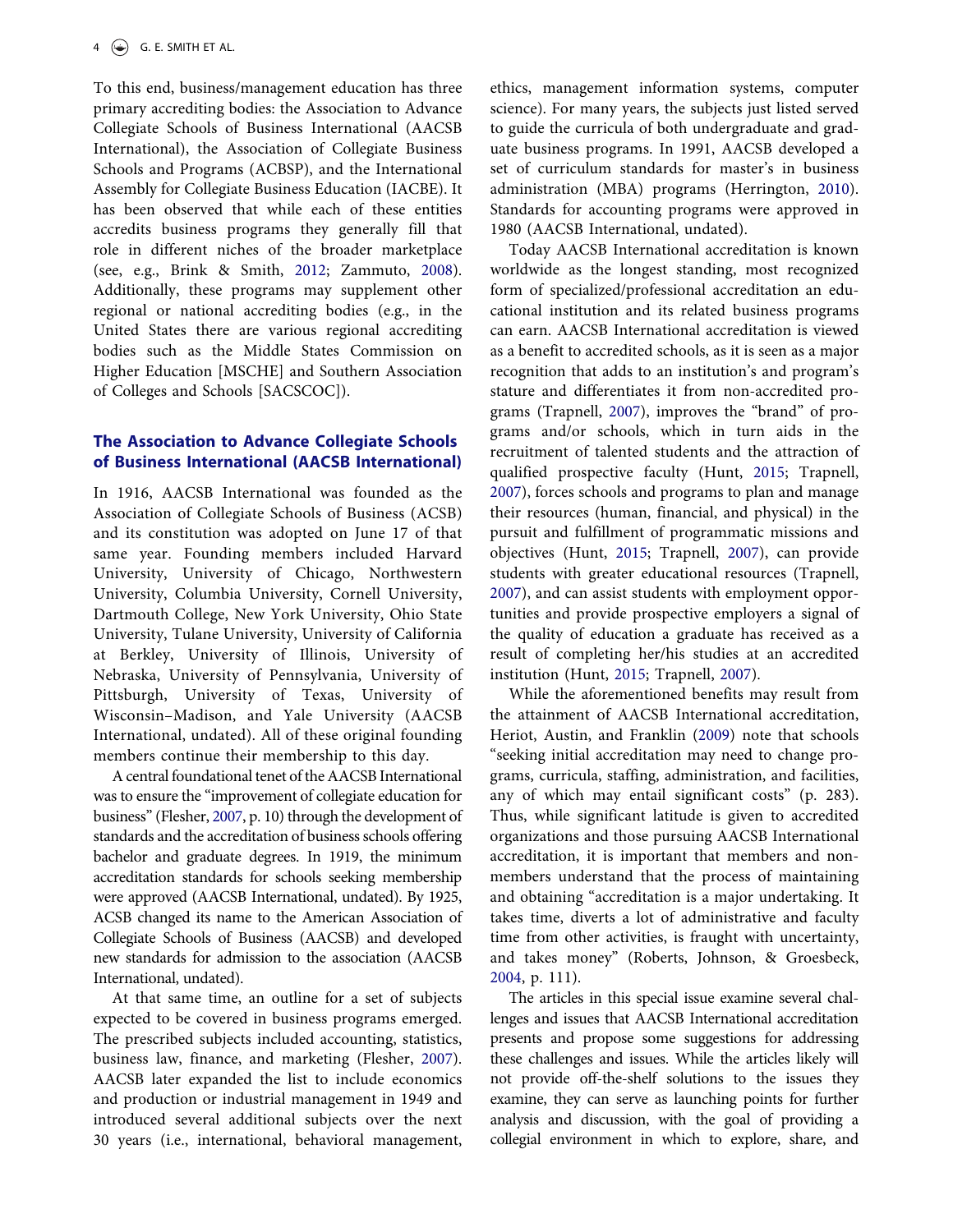even debate the means and approaches to assuring a quality management/business education and pursuit of continual programmatic improvement.

#### The four articles in this issue

In the opening article of this special issue, Charles J. Fornaciari and J. B. Arbaugh examine several challenges of working at a non-elite AACSB-accredited institution in light of their observation that the AACSB International literature and ideology is geared toward the experiences of the academic elites of its membership. In particular, the authors express concern regarding the potential impact of this perceived reality on defining, measuring, and ensuring student success at non-elite institutions and question if the experience and reality of non-elites is aligned with those of the elite institutions. Fornaciari and Arbaugh believe the challenges and implications of the differences between elite and non-elite schools deserve more attention, particularly when those differences might impact outcomes such as how we understand and measure student success and related outcomes.

The second article, authored by Amy Foshee Holmes, Michael Wilkins, and Shage Zhang, describes the process undertaken by one university toward the collection of information related to faculty engagement, innovation, and impact. Information on faculty engagement facilitates the production of self-evaluation reports (SERs) and continuous improvement review reports (CIRRs). To aid in understanding the process, the authors have included a sample document, populated with hypothetical data and experiences, for the purpose of assisting accreditation directors, associate deans, and deans across a wide range of universities to prepare initial accreditation or maintenance of accreditation documents under the 2013 AACSB standards.

AACSB International requires students to demonstrate a commitment to understand, engage, and respond to current and emerging corporate social responsibility issues, including diversity and the globalization of economic activity across cultures. The third paper, authored by Kathleen J. Barnes, George E. Smith, and Olivia Hernández-Pozas, explores the nuances and challenges of teaching students about cultural diversity in an environment supportive of multiple cultures (e.g., national, regional, local, corporate, etc.). They also present a framework to assess and develop cultural intelligence; their framework includes a cultural intelligence pre-assessment with feedback, cultural intelligence transformation activities, and a cultural intelligence post-assessment with feedback.

The final article in this special issue, "A Focus on Engagement: Defining, Measuring, and Nurturing a Key Pillar of AACSB Standards," written by Isabelle Dostaler, Melanie A. Robinson, and Thomas J. Tomberlin, discusses the assessment of student learning (AOL) and student engagement within AACSB International-accredited programs. As noted by the authors, one of the primary goals of performing assessment is to "close the loop" or to evaluate the learning that is occurring and develop means to enhance future student learning and instructional practices.

The authors suggest the facilitation of student engagement as a means for improving student learning. One of the initial challenges faced in developing this article was to define "engagement." While noting that the term appears in most of AACSB International's 15 standards, the authors realized that the term lacked a clear definition and turned to the literature on student engagement, an effort that resulted in the development of a framework for studying student engagement. Clearly, one key "take-away" of this article is the recognition that institutions need to develop a clear statement and understanding of AACSB terminology and language. Through the effort of these authors, we are again reminded of the complexity institutions face when aligning the requirements for accreditation as adopted by AACSB International with the practices and policies of our respective institutions.

#### Conclusion

Several observations resulted from the review of submissions for this special issue and are reflected in the published articles. First, it became apparent that there is not only a need to understand the 2013 AACSB standards, but also a need to consider and reflect upon the connection between the standards and the development and sustainability of quality business programs. General knowledge alone of a standard or standards is not sufficient, since institutions vary greatly in terms of mission, resources, and even prestige. As a result, institutions need to recognize that a key outcome of the accreditation process is for schools and programs to gain an understanding of who they are and what they are capable of delivering—while remaining in harmony with the accreditation standards.

Second, it became apparent that lessons can be learned from sharing accreditation experiences, policies, and practices. Each submission had a tale to tell and a contribution that could be made. While AACSB International does use mentors in the accreditation process, there is still more that can be done to develop a supportive and vibrant network for those pursuing initial accreditation and those reaffirming their accreditation. It is through special issues such as